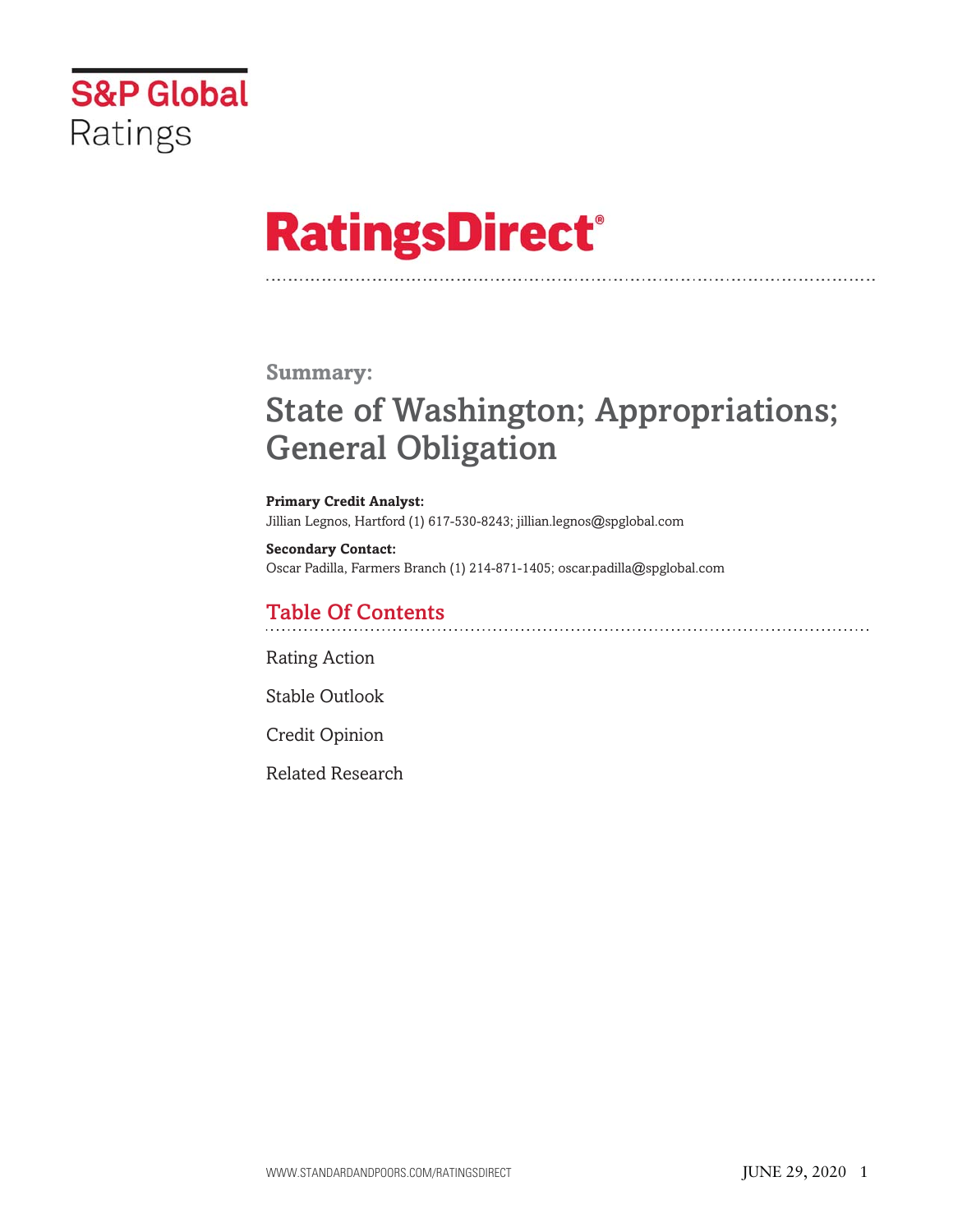### **Summary:**

# **State of Washington; Appropriations; General Obligation**

| US\$573.625 mil var purpose GO bnds ser 2021A dtd 07/29/2020 due 08/01/2045 |            |
|-----------------------------------------------------------------------------|------------|
| AA+/Stable                                                                  | <b>New</b> |
| US\$119.57 mil MVFT/VRF GO bnds ser 2021B dtd 07/29/2020 due 06/01/2045     |            |
| $AA + /$ Stable                                                             | <b>New</b> |
| US\$36.56 mil GO bnds (taxable) ser 2021T dtd 07/29/2020 due 08/01/2023     |            |
| $AA + /$ Stable                                                             | <b>New</b> |
|                                                                             |            |
| $AA + /$ Stable                                                             | Affirmed   |
|                                                                             |            |

# **Rating Action**

S&P Global Ratings assigned its 'AA+' long-term rating to the State of Washington's:

- Series 2021A various purpose general obligation (GO) bonds;
- Series 2021B motor vehicle fuel tax and vehicle-related fees GO bonds; and
- Series 2021T (taxable) GO bonds.

At the same time, S&P Global Ratings affirmed its 'AA+' long-term and underlying ratings on Washington's GO and motor vehicle fuel tax GO debt outstanding, and its 'AA' rating on the state's appropriation-backed debt outstanding. We rate these appropriation-backed debt obligations one notch lower than our rating on the state to reflect the service contract and lease payments appropriated by the state legislature for the bonds.

The outlook on all ratings is stable.

Our rating on the state's GO bonds reflects Washington's full faith, credit, and taxing powers. The motor vehicle fuel tax GO bonds are also secured and expected to be paid by motor vehicle fuel taxes. The motor vehicle fuel tax and vehicle-related fees GO bonds are also secured by, and expected to be paid from, motor vehicle fuel taxes and vehicle-related fees. The triple-pledge motor vehicle fuel tax GO bonds are additionally secured by and expected to be paid from certain toll revenues.

#### **Credit overview**

Heading into the COVID-19-pandemic-induced recession, Washington's credit profile benefited from an economy that had been among the strongest performing in the nation, often translating into better-than-forecast revenue growth. Although we expect revenue collections to materially deteriorate over the course of the pandemic compared to recent years, we believe Washington's strong fiscal management practices will help the state navigate through the recession.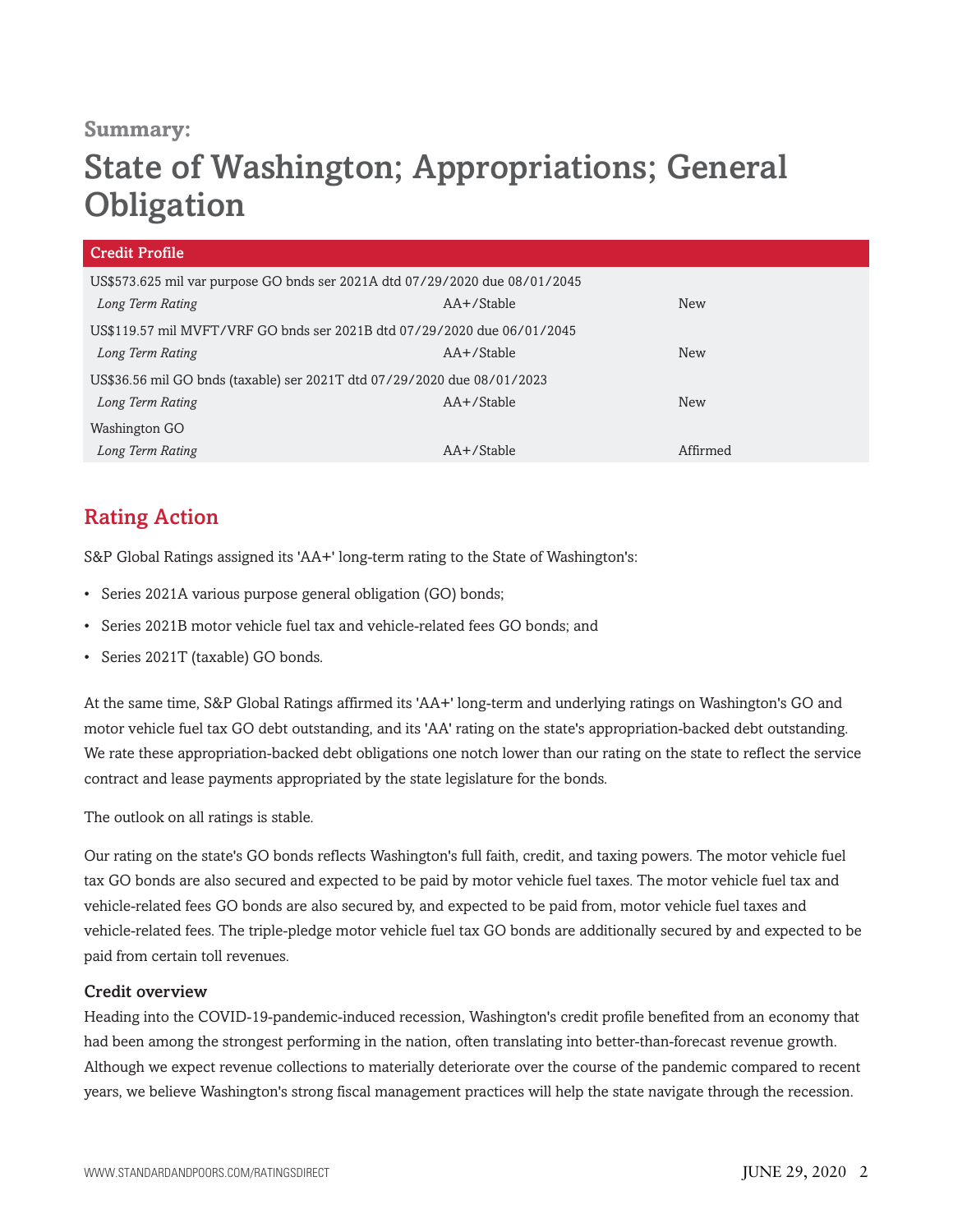We view the state's revenue forecasting practices as strong and note Washington has a history of making budget adjustments based on material changes to forecast. We expect that the importance of exports to the state's economy and the uncertainty plaguing Washington State's largest employer, The Boeing Co., could weigh on a meaningful recovery. In addition, we anticipate the debt profile will remain relatively high but relatively manageable given the state's comparatively low pension and other postemployment benefit (OPEB) liabilities.

Specifically, Washington's fiscal 2020 revenue collections through June 10, 2020, are below forecast by \$452 million (5.6%) when adjusting for a large refund and deferred payments, which we view as comparable to that of many state peers. The state is anticipating a total near general fund ending fund balance of \$893 million (3.5% of near general fund expenditures) for fiscal 2020 on a budgeted generally accepted accounting principles basis and a \$3.372 billion (12.4% of near general fund expenditures) shortfall for fiscal 2021. While we understand a special session could be called for additional budget updates following the June 17, 2020, forecast update, it is unclear at present how Washington intends to resolve the budget gap. We expect the state's strong fiscal management will persist in the current recession. In addition to the state's history of making midbiennium budget updates based on updated economic and revenue forecasting, Washington convenes a Caseload Forecast Council that provides insight into expenditures by forecasting for various service requirements (such as public assistance, state corrections, medical assistance, and kindergarten to grade 12 education) three times per year. The executive and legislative branches use these forecasts, along with historical expenditures, to formulate midbiennium revisions.

The state has taken action to help limit the effects of the COVID-19 outbreak after becoming the first state in the U.S. to report a confirmed case of the coronavirus in January. In the subsequent weeks, the governor elevated the state's response to the outbreak by declaring a state of emergency on Feb. 29, 2020, and issuing a stay-at-home order effective March 23, 2020. Currently, Washington is in the process of implementing a four-phased approach to reopening economic activity. We expect restricted economic activities resulting from the pandemic will translate directly into contracted economic output and general revenue declines. S&P Global Economics forecasts that the resulting economic toll will be substantial globally (see "U.S. Faces A Longer And Slower Climb From The Bottom," published June 25, 2020, on RatingsDirect) with full year gross domestic product (GDP) contracting 5.0% for the U.S. Washington's Economic and Revenue Forecast Council (ERFC) predicts U.S. GDP will decline 6.1% for 2020 and acknowledges downside risk to the forecast include a second spike of coronavirus infections and depressed consumer confidence after business reopenings.

Management reports that the cash balance of the state treasury and treasurer's trust funds was \$9.3 billion as of May 31, 2020, which we consider a strong 17.5% of near general fund expenditures enacted for the fiscal 2019-2021 biennium. The funds' average daily balance has significantly increased in recent years, but management reports that balances have varied widely, generally ranging from \$3.0 billion-\$8.5 billion.

In addition, the state's reserve levels are at what we consider good. The budget stabilization account (BSA) is currently forecast to total \$1.693 billion for fiscal 2020 (6.6% of annual enacted fiscal 2020 expenditures) and \$1.963 billion for fiscal 2021 (7.2% of annual enacted fiscal 2021 expenditures). Legislation passed on March 17, 2020, provided initial funding for the COVID-19 pandemic response and included appropriating \$200 million from the BSA for disaster response and unemployment.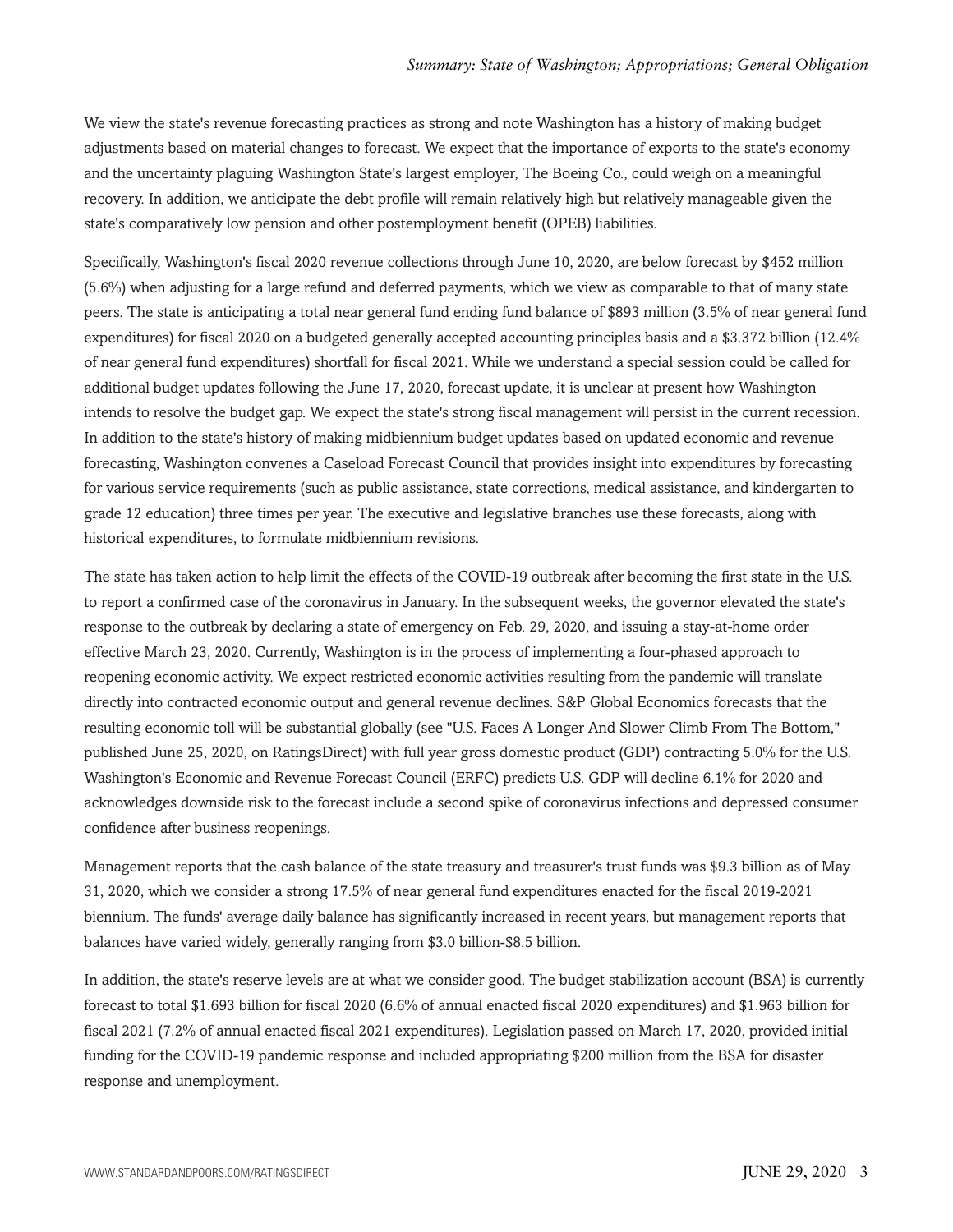The ratings reflects our view of Washington's:

- Sales tax-based revenue structure that has demonstrated less sensitivity to economic cycles compared with income tax-reliant states;
- Strong financial policies and practices, including statutory provisions requiring that the state's biennial budget and projected subsequent two fiscal years' spending plans be balanced, which is key given increasing expenditure pressures;
- High cost of housing, especially in key economic centers that could impede long-term growth prospects; and
- Moderately high debt burden across several measures, but relatively low unfunded pension and OPEB liability.

The stable outlook reflects our view of Washington's ability to maintain a strong financial position throughout changes in the business cycle, which we expect will persist through the pandemic-induced recession. We believe the state's strong budgetary management and forecasting practices, along with its good reserve profile, will help insulate the state rating from pandemic-related revenue deterioration and budgetary pressures.

In addition, the state's legal requirements to enact budgets that are not only balanced for the current biennium but subsequent biennia help provide a sustainable framework to facilitate structural balance throughout economic cycles. While we expect that significant upward pressure on spending originating in legal- and voter-approved mandates over time will remain a soft point in the state's credit profile, we believe Washington's ability to enact budgets that not only balance for the current biennium but also project balance through the following biennium helps facilitate a structural approach.

#### **Environmental, social, and governance factors**

Absent the implications of COVID-19, we view Washington's social and governance risks as being in line with our view of the sector as a whole. We view the risks posed by the pandemic to public health and safety as a social risk that, if sustained, could weaken the state's economy, liquidity, and budget performance.

In our opinion, Washington's environmental risks are somewhat elevated given the state's exposure to rising sea levels along its vast coastline. Much of the state's economic activity takes place in the Puget Sound region, which includes Seattle, Olympia, Tacoma, and Bremerton. Specifically, IHS Markit estimates half of the state's population and jobs are based in the area. Washington reports it has begun preparing for a changing climate by integrating consideration of such changes into decision making; multiple state agencies have been tasked with studying the impacts of climate change on their areas of focus and the ERFC prepares a climate study on an annual basis.

### **Stable Outlook**

#### **Downward scenario**

We believe the COVID-19 pandemic will pose severe stresses to Washington's economy, especially given the state's exposure to international trade activity and relations. Additional budgetary pressure could arise over the medium term if maintenance of various voter-approved spending initiatives (such as increases to education funding following the resolution of the McCleary decision) diminished the state's budgetary flexibility or if various emergency federal funding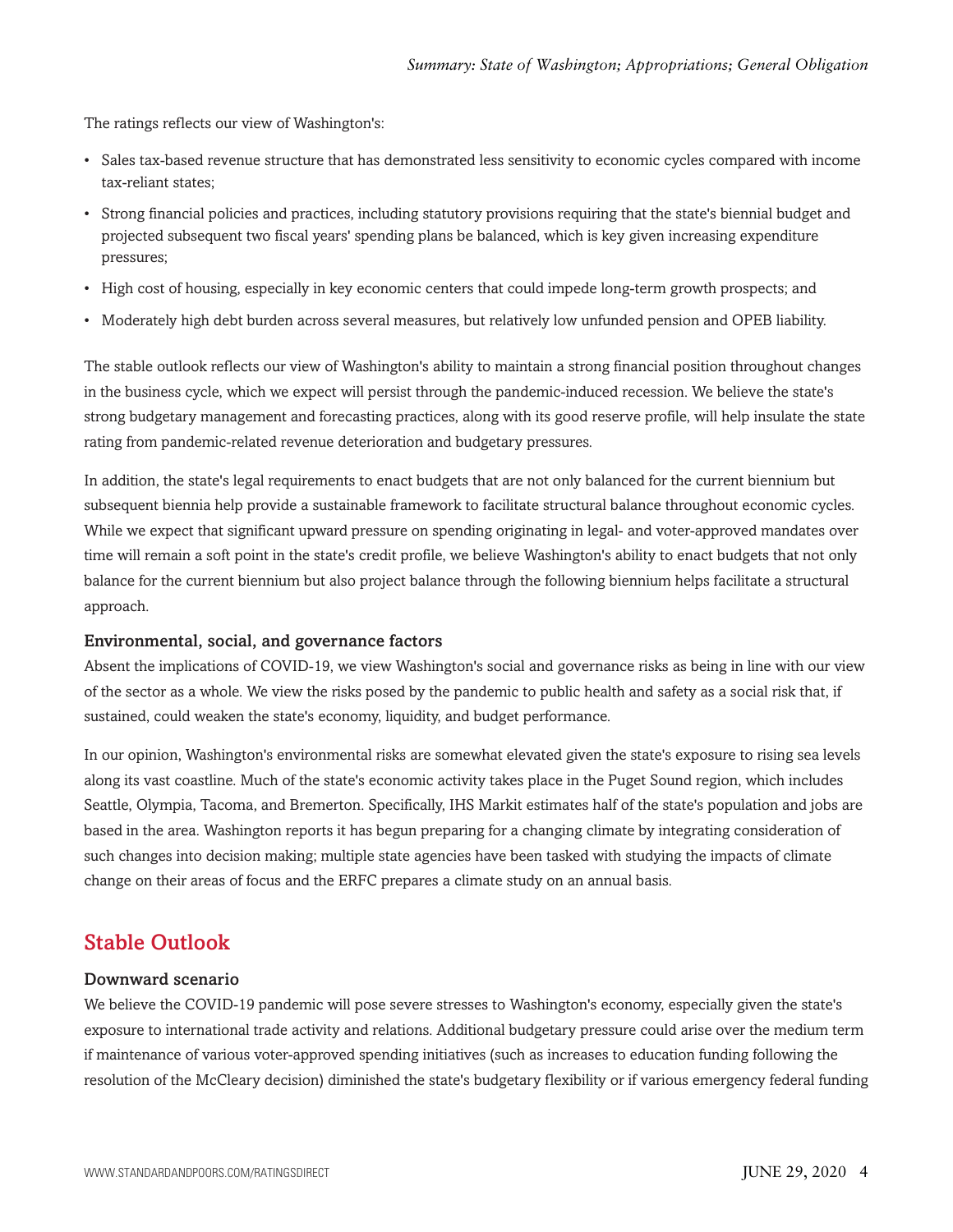(for example, enhanced Medicaid matching) were to end abruptly. State policymakers' response--whether it's timely and structurally oriented--will likely dictate any effect on our rating on Washington. We could lower the rating if lawmakers delayed taking corrective action in addressing revenue shortfalls or relied extensively on one-time solutions to remediate budget gaps. We could also lower the rating if Washington's reserve balances were to decline precipitously and the state lacked sufficient plans for timely replenishment.

#### **Upward scenario**

While unlikely based on current economic conditions and forecasts, we could raise the rating if growth in Washington's debt levels were to moderate alongside sustainable growth in revenue that keeps pace with both the state's underlying economic growth rates and mandated costs originating voter-approved mandates that, to a degree, limit the state's budgetary flexibility.

# **Credit Opinion**

#### **Updated forecasting projects severe revenue declines through the fiscal 2021-2023 biennium**

Washington's most recent forecasting has lowered the state's revenue estimates substantially compared with its previous forecast conducted in February 2020 (that did not yet incorporate the effects of the pandemic). The ERFC's projections for the near general fund (general fund-state, education legacy trust account, and opportunity pathways account) as of June 17, 2020, lowered expected collections by \$4.5 billion (8.6%) for the fiscal 2019-2021 biennium and \$4.3 billion (7.7%) for the fiscal 2021-2023 biennium. The council notes this baseline forecast includes a substantial level of uncertainty; an alternative optimistic scenario incorporates low infection numbers and additional federal stimulus while an alternative pessimistic scenario includes a second spike in infections and depressed consumer confidence after business reopenings.

Reported collections as of June 10, 2020, underperformed the council's February forecast by \$464.8 million (14.8%) for the month and \$893.3 million (11.1%) for the fiscal year-to-date. The council reports that about half of the monthly shortfall was due to deferrals of property tax payments that were granted by several large counties. The payments are expected to be collected before the end of June. Historically, the state's revenue collections have exhibited less cyclicality than that of its peers due in part to the lack of a personal income tax.

The forecast notes Washington's employment declined by an unprecedented level in April--with the steepest job loss in the private services sector--before rebounding slightly in May. Currently, the state's unemployment rate is 15.1% and ranks 42nd in the country, according to the U.S. Bureau of Labor Statistics May 2020 reporting. Management reports that as of June 24, 2020, the state's unemployment insurance trust fund balance was \$2.87 billion and approximately equal to 9.2 months of benefits under current economic conditions. The Employment Security Department expects to update projections to incorporate the ERFC's June 17, 2020, forecast; the state is required to have three-months' worth of the fund balance in the account and would likely seek a loan from the federal government if that threshold was not met.

We expect that the state will remain committed to timely budget adjustments as it has in years past. Currently, Washington is operating off a supplemental operating budget for the 2019-2021 biennium that was adopted in March 2020. It increased appropriations by \$805 million to bring total biennium spending to \$53.3 billion. However, the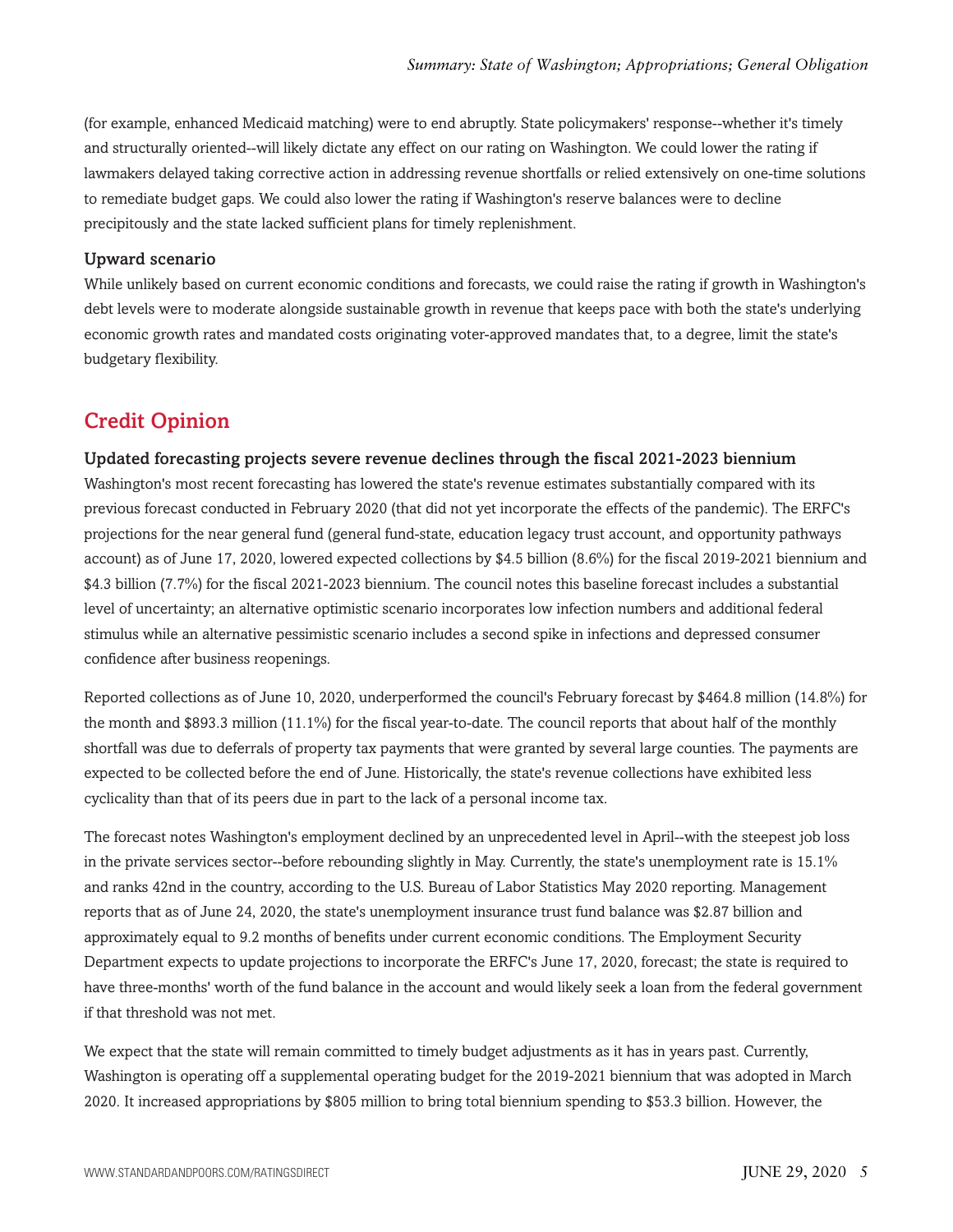governor issued several line-item vetoes of new appropriations that reduce spending through the next biennium. Specifically, the fiscal 2020 supplemental operating budget was reduced by \$235 million (0.4%) for the fiscal 2019-2021 biennium and by an additional \$210 million for the 2021-2023 biennium. We understand a special session could be called again for further budget updates. Washington's constitution allows a special session to be convened by either a proclamation from the governor or by resolution of the legislature on a two-thirds affirmative vote in each house of elected members.

#### **Increased Medicaid costs spurred by enrollment uptick tempered by additional federal funding**

While Washington has already experienced a substantial increase in enrollment during the COVID-19 pandemic, the federal government's temporarily increased funding for state Medicaid expenses is expected to help manage these additional costs. The Families First Coronavirus Response Act increases the state's base reimbursement of its Federal Medical Assistance Percentage (FMAP) for Medicaid by 6.2 percentage points every quarter that the federal national emergency declaration remains in place (beginning March 13). State officials preliminarily estimate the FMAP increase will generate about \$131 million per quarter of additional funding to Washington.

#### **Federal aid provides some relief to state budgets**

Outside of the changes to FMAP reimbursement, the federal government has taken additional measures to address the economic and fiscal effects of the COVID-19 pandemic. The U.S. federal government approved the Coronavirus Aid Relief and Economic Security Act, which provides an estimated \$2 trillion stimulus package to combat the economic and health risks posed by the COVID-19 pandemic. The law creates a \$150 billion Coronavirus Relief Fund for state, local, and tribal governments. Washington's allocation of this funding resulted in \$2.2 billion to the state. We expect that the state will continue to use the funding to alleviate some direct fiscal strain brought on by the pandemic. Whether this funding is enough to offset any revenue declines and increasing expenditures is unclear at this time.

The Federal Reserve has also created a municipal lending facility to directly purchase up to \$500 billion in short-term debt based on issuers in the municipal market by population. It is uncertain if Washington will use the facility at any point, but we expect it to have very strong market access to private lenders if needed. Officials report there is currently no plan for Washington to partake in cash-flow borrowing.

For more information on the potential effects of the COVID-19 pandemic on state credit conditions, please see "The COVID-19 Outbreak Weakens U.S. State And Local Government Credit Conditions" (published on April 2, 2020), and "All U.S. Public Finance Sector Outlooks Are Now Negative" (published on April 1, 2020).

Based on the analytic factors we evaluate for states, we have assigned a composite score for Washington of '1.6' on a four-point scale whereby '1.0' is the strongest and '4.0' is the weakest.

For more information on our GO rating on the state, see the full analysis on Washington (published Jan. 27, 2020).

# **Related Research**

Through The ESG Lens 2.0: A Deeper Dive Into U.S. Public Finance Credit Factors, April 28, 2020

#### **Ratings Detail (As Of June 29, 2020)**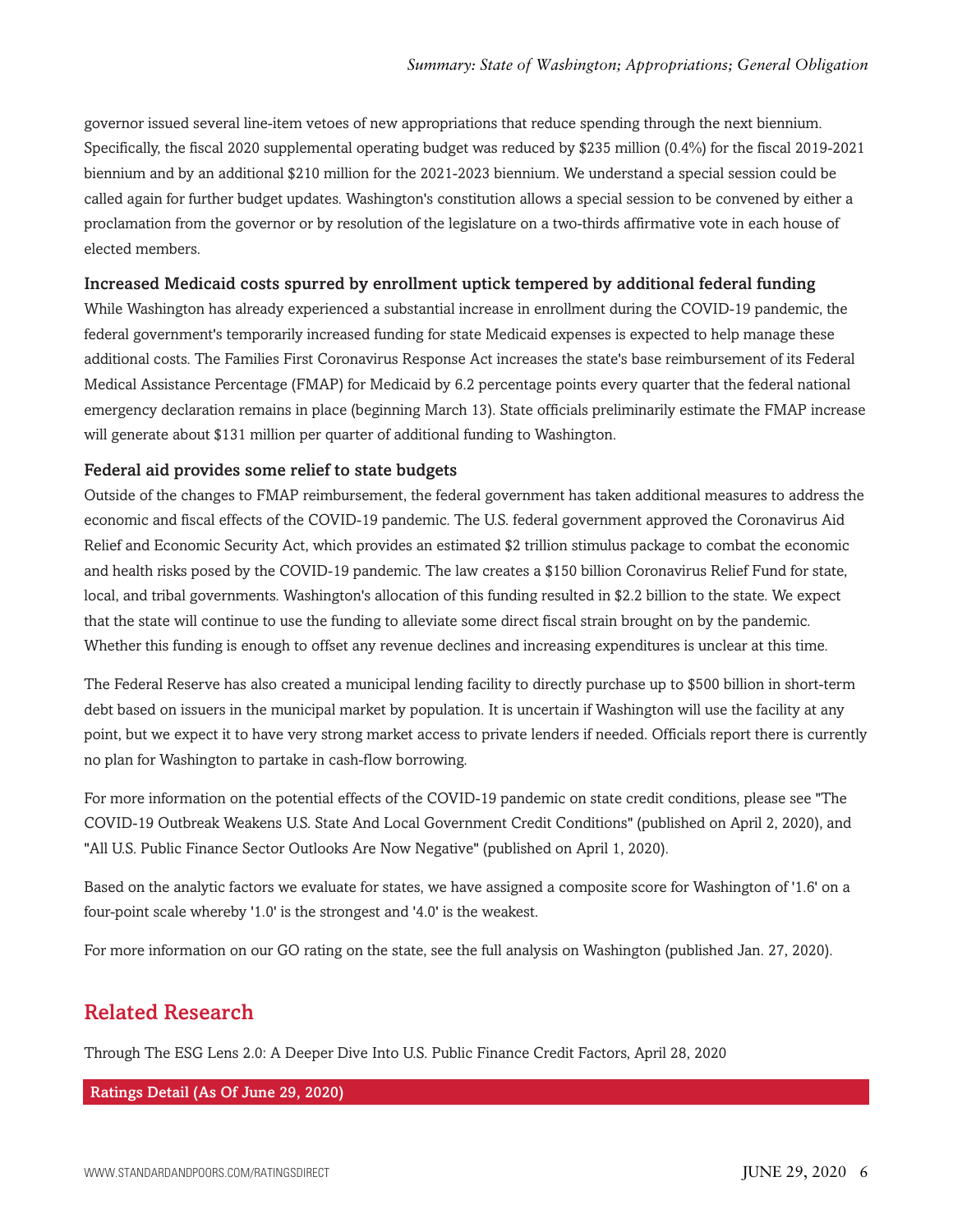# *Summary: State of Washington; Appropriations; General Obligation*

| Ratings Detail (As Of June 29, 2020) (cont.) |                  |          |
|----------------------------------------------|------------------|----------|
| Washington GO                                |                  |          |
| Long Term Rating                             | AA+/Stable       | Affirmed |
| Washington GO                                |                  |          |
| <b>Unenhanced Rating</b>                     | AA+(SPUR)/Stable | Affirmed |
| Washington GO                                |                  |          |
| <b>Unenhanced Rating</b>                     | AA+(SPUR)/Stable | Affirmed |
| Washington GO                                |                  |          |
| Long Term Rating                             | AA+/Stable       | Affirmed |
| Washington GO                                |                  |          |
| Long Term Rating                             | AA+/Stable       | Affirmed |
| Washington GO                                |                  |          |
| Long Term Rating                             | AA+/Stable       | Affirmed |
| Washington GO                                |                  |          |
| Long Term Rating                             | AA+/Stable       | Affirmed |
| Washington GO                                |                  |          |
| Long Term Rating                             | AA+/Stable       | Affirmed |
| Washington GO                                |                  |          |
| Long Term Rating                             | AA+/Stable       | Affirmed |
| Washington GO                                |                  |          |
| Long Term Rating                             | AA+/Stable       | Affirmed |
| Washington GO                                |                  |          |
| Long Term Rating                             | AA+/Stable       | Affirmed |
| Washington GO                                |                  |          |
| Long Term Rating                             | AA+/Stable       | Affirmed |
| Washington GO                                |                  |          |
| Long Term Rating                             | AA+/Stable       | Affirmed |
| Washington GO                                |                  |          |
| Long Term Rating                             | AA+/Stable       | Affirmed |
| Washington GO                                |                  |          |
| Long Term Rating                             | AA+/Stable       | Affirmed |
| Washington GO                                |                  |          |
| Long Term Rating                             | AA+/Stable       | Affirmed |
| Washington GO                                |                  |          |
| Long Term Rating                             | AA+/Stable       | Affirmed |
| Washington GO                                |                  |          |
| Long Term Rating                             | AA+/Stable       | Affirmed |
| Washington GO                                |                  |          |
| Long Term Rating                             | AA+/Stable       | Affirmed |
| Washington GO                                |                  |          |
| <b>Unenhanced Rating</b>                     | AA+(SPUR)/Stable | Affirmed |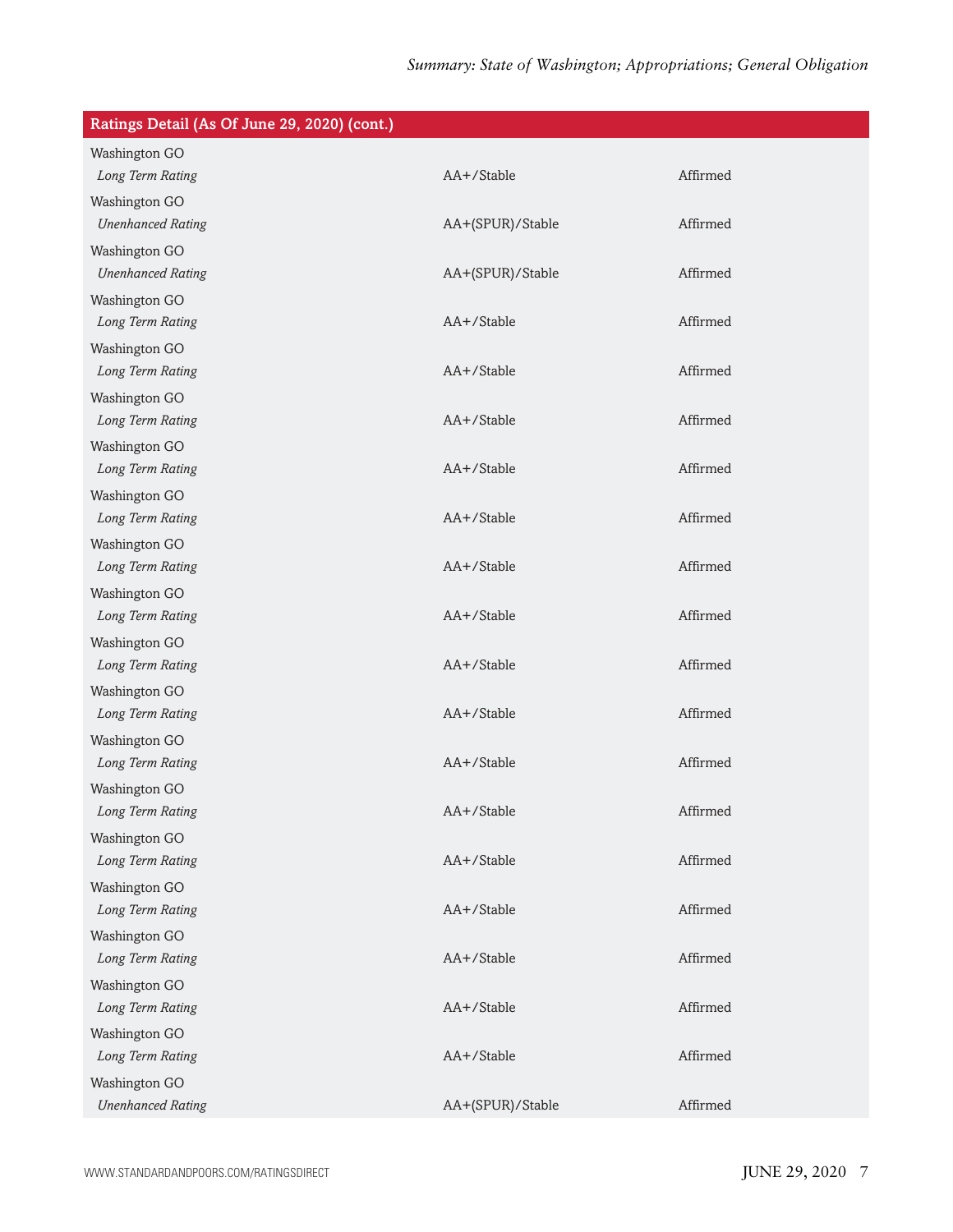# *Summary: State of Washington; Appropriations; General Obligation*

| Ratings Detail (As Of June 29, 2020) (cont.) |                  |          |
|----------------------------------------------|------------------|----------|
| Washington GO                                |                  |          |
| Long Term Rating                             | AA+/Stable       | Affirmed |
| Washington GO                                |                  |          |
| Long Term Rating                             | AA+/Stable       | Affirmed |
| Washington GO                                |                  |          |
| Long Term Rating                             | AA+/Stable       | Affirmed |
| Washington GO                                |                  |          |
| Long Term Rating                             | AA+/Stable       | Affirmed |
| Washington GO                                |                  |          |
| Long Term Rating                             | AA+/Stable       | Affirmed |
| Washington GO                                |                  |          |
| <b>Unenhanced Rating</b>                     | AA+(SPUR)/Stable | Affirmed |
| Washington GO                                |                  |          |
| Long Term Rating                             | AA+/Stable       | Affirmed |
| Washington GO                                |                  |          |
| Long Term Rating                             | AA+/Stable       | Affirmed |
| Washington GO                                |                  |          |
| Long Term Rating                             | AA+/Stable       | Affirmed |
| Washington GO                                |                  |          |
| Long Term Rating                             | AA+/Stable       | Affirmed |
| Washington GO                                |                  |          |
| Long Term Rating                             | AA+/Stable       | Affirmed |
| Washington GO                                |                  |          |
| Long Term Rating                             | AA+/Stable       | Affirmed |
| Washington GO                                |                  |          |
| Long Term Rating                             | AA+/Stable       | Affirmed |
| Washington GO                                |                  |          |
| Long Term Rating                             | AA+/Stable       | Affirmed |
| Washington GO                                |                  |          |
| Long Term Rating                             | AA+/Stable       | Affirmed |
| Washington GO                                |                  |          |
| Long Term Rating                             | AA+/Stable       | Affirmed |
| Washington GO                                |                  |          |
| Long Term Rating                             | AA+/Stable       | Affirmed |
| Washington GO                                |                  |          |
| Long Term Rating                             | AA+/Stable       | Affirmed |
| Washington GO                                |                  |          |
| Long Term Rating                             | AA+/Stable       | Affirmed |
| Washington GO                                |                  |          |
| Long Term Rating                             | AA+/Stable       | Affirmed |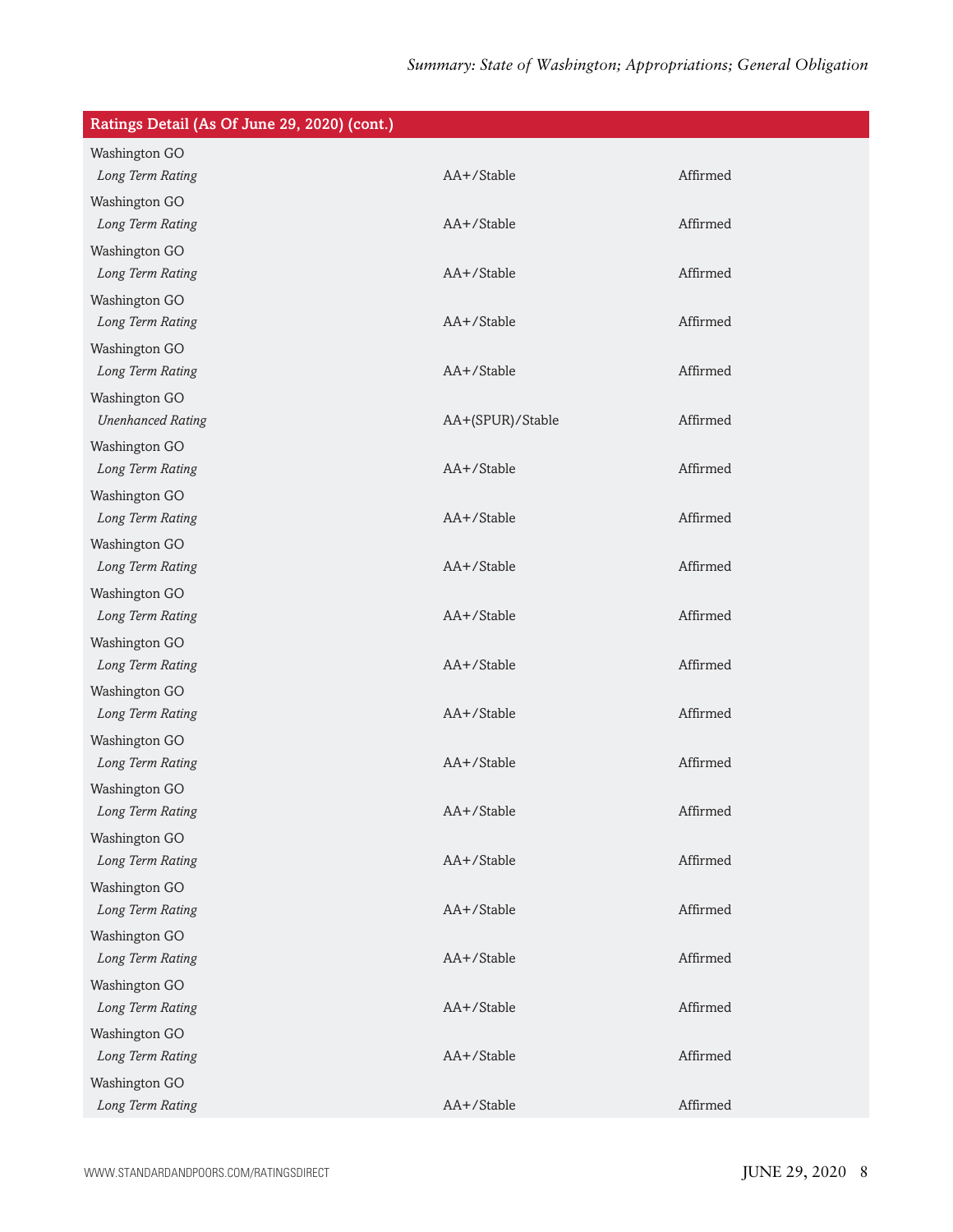| Ratings Detail (As Of June 29, 2020) (cont.) |                  |          |
|----------------------------------------------|------------------|----------|
| Washington GO                                |                  |          |
| Long Term Rating                             | AA+/Stable       | Affirmed |
| Washington GO                                |                  |          |
| Long Term Rating                             | AA+/Stable       | Affirmed |
| Washington GO                                |                  |          |
| Long Term Rating                             | AA+/Stable       | Affirmed |
| Washington GO                                |                  |          |
| Long Term Rating                             | AA+/Stable       | Affirmed |
| Washington GO                                |                  |          |
| Long Term Rating                             | AA+/Stable       | Affirmed |
| Washington GO                                |                  |          |
| Long Term Rating                             | AA+/Stable       | Affirmed |
| Washington GO                                |                  |          |
| Long Term Rating                             | AA+/Stable       | Affirmed |
| Washington GO                                |                  |          |
| Long Term Rating                             | AA+/Stable       | Affirmed |
| Washington GO                                |                  |          |
| Long Term Rating                             | AA+/Stable       | Affirmed |
| Washington GO                                |                  |          |
| Long Term Rating                             | AA+/Stable       | Affirmed |
| Washington GO                                |                  |          |
| Long Term Rating                             | AA+/Stable       | Affirmed |
| Washington GO                                |                  |          |
| Long Term Rating                             | AA+/Stable       | Affirmed |
| Washington GO                                |                  |          |
| Long Term Rating                             | AA+/Stable       | Affirmed |
| Washington GO                                |                  |          |
| Long Term Rating                             | AA+/Stable       | Affirmed |
| Washington GO                                |                  |          |
| Long Term Rating                             | AA+/Stable       | Affirmed |
| Washington GO                                |                  |          |
| Long Term Rating                             | AA+/Stable       | Affirmed |
| Washington GO (AMBAC)                        |                  |          |
| <b>Unenhanced Rating</b>                     | AA+(SPUR)/Stable | Affirmed |
| Washington GO (MBIA)                         |                  |          |
| <b>Unenhanced Rating</b>                     | AA+(SPUR)/Stable | Affirmed |
| Washington GO (MBIA) (National)              |                  |          |
| <b>Unenhanced Rating</b>                     | AA+(SPUR)/Stable | Affirmed |
| Washington GO (SYNCORA GTY)                  |                  |          |
| <b>Unenhanced Rating</b>                     | AA+(SPUR)/Stable | Affirmed |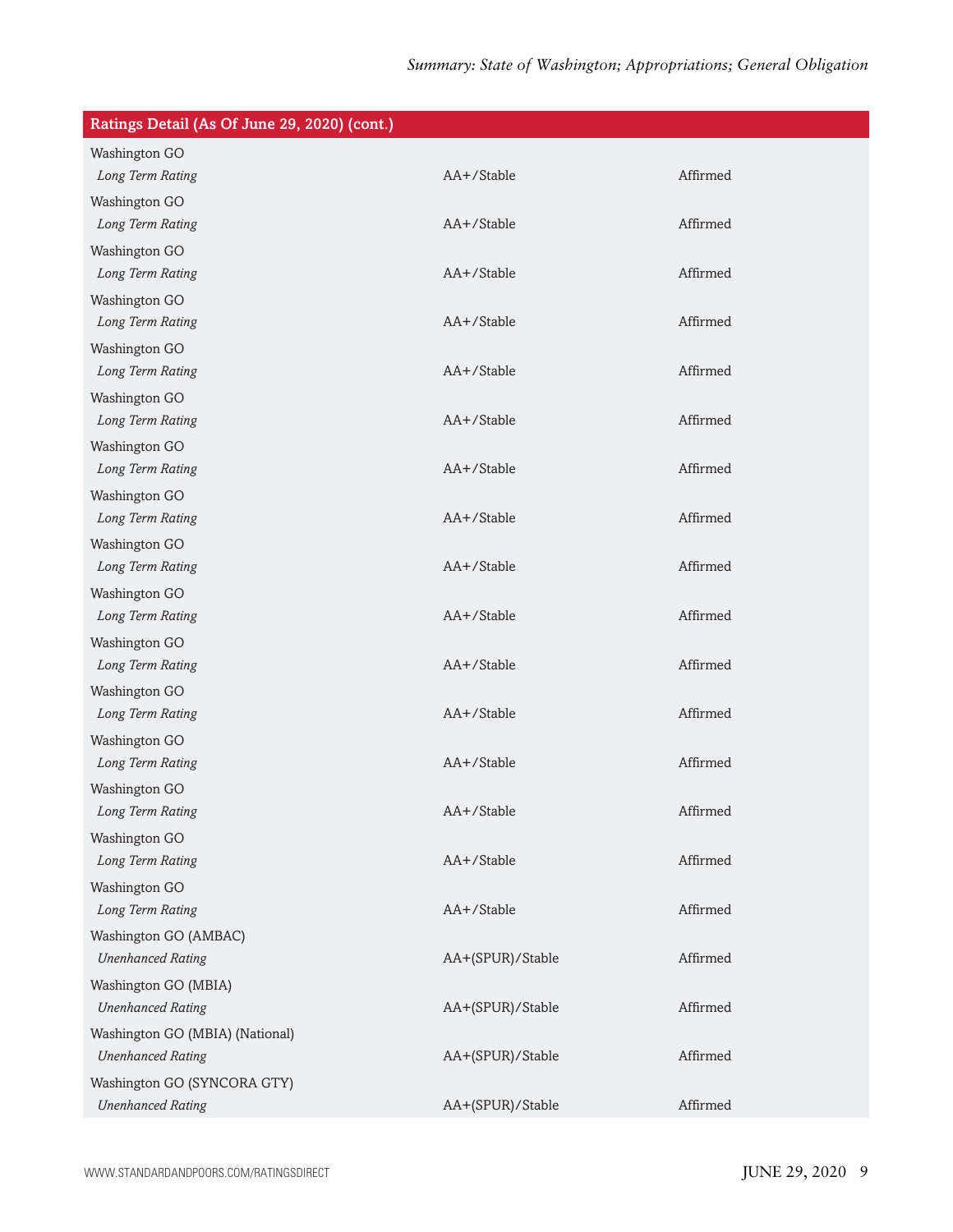| Ratings Detail (As Of June 29, 2020) (cont.) |           |          |  |
|----------------------------------------------|-----------|----------|--|
| <b>FYI Properties, Washington</b>            |           |          |  |
| State of Washington, Washington              |           |          |  |
| FYI Properties (Washington) APPROP           |           |          |  |
| Long Term Rating                             | AA/Stable | Affirmed |  |
| Many issues are enhanced by bond insurance.  |           |          |  |

Certain terms used in this report, particularly certain adjectives used to express our view on rating relevant factors, have specific meanings ascribed to them in our criteria, and should therefore be read in conjunction with such criteria. Please see Ratings Criteria at www.standardandpoors.com for further information. Complete ratings information is available to subscribers of RatingsDirect at www.capitaliq.com. All ratings affected by this rating action can be found on S&P Global Ratings' public website at www.standardandpoors.com. Use the Ratings search box located in the left column.